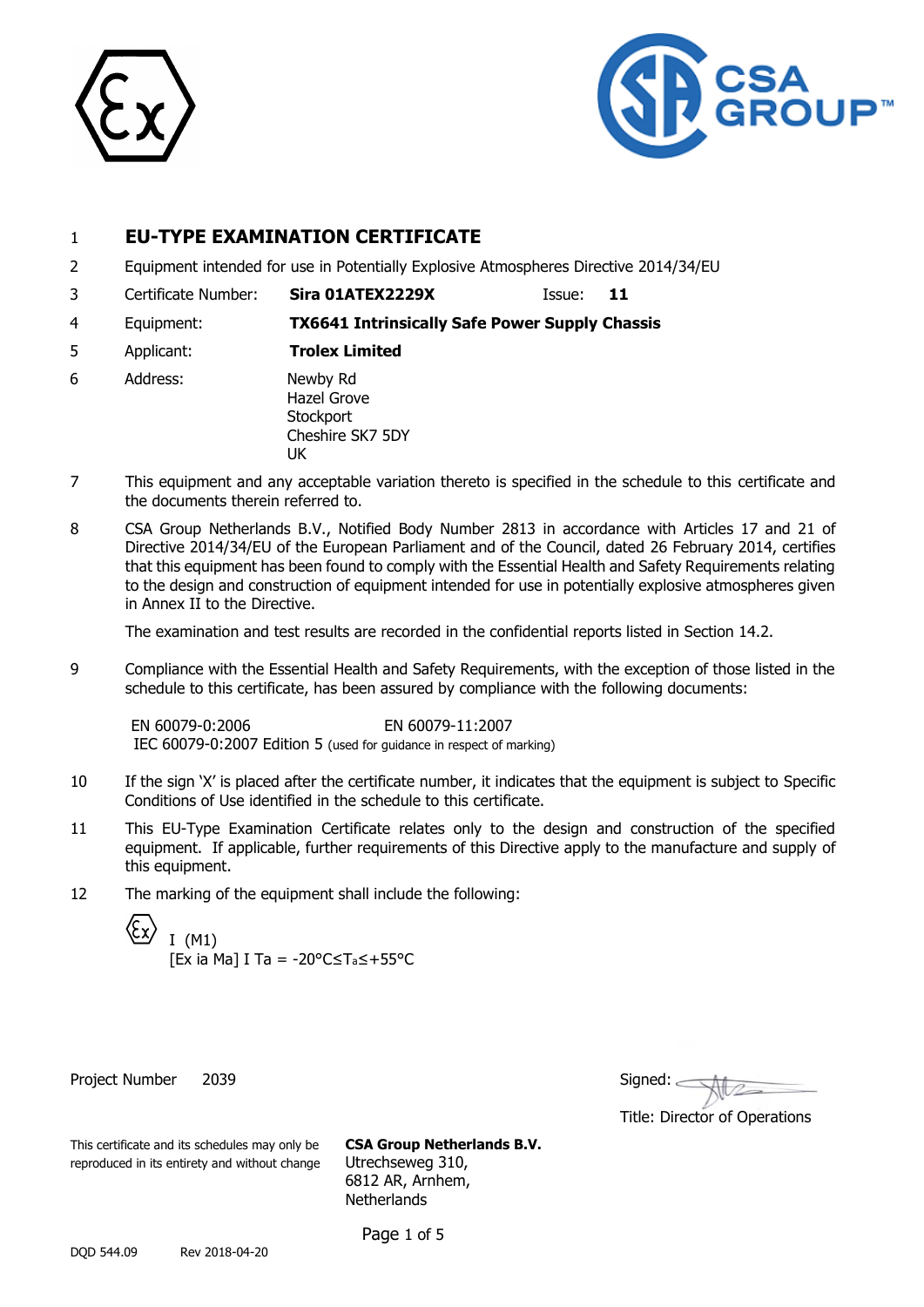



## **EU-TYPE EXAMINATION CERTIFICATE Sira 01ATEX2229X**

**Issue 11**

## 13 **DESCRIPTION OF EQUIPMENT**

The TX6641 Power Supply Chassis is primarily designed to provide an intrinsically safe supply to intrinsically safe equipment. It comprises a printed circuit board (PCB) that accommodates an intrinsically safe transformer, voltage clamping components, current and power limiting circuitry.

The following options are available:

Current output options - 0.5A, 1.0A, 1.4A and 1.8A Voltage output options - 7.5V and 12V Input supply options - 230 Vrms, 110 Vrms or 24 Vrms

The connection to external hazardous area equipment is made via connector J7 and the electrical output parameters are as follows:

| 7.5 V PSU                        | Short circuit    | Max output     | Lo/Ro Ratio       | Capacitance,  |
|----------------------------------|------------------|----------------|-------------------|---------------|
| $($ Uo = $8.5$ V o/p crowbar $)$ | current, Io in A | Power, Po in W | in $\mu H/\Omega$ | Co in $\mu$ F |
| 0.5A                             | 0.873            | 5.28           | 72.69             | 646           |
| 1.0A                             | 1.76             | 10.63          | 36.17             | 560           |
| 1.4A                             | 1.76             | 10.63          | 36.17             | 560           |
| 1.8A                             | 1.76             | 10.63          | 36.17             | 560           |
|                                  |                  |                |                   |               |
|                                  |                  |                |                   |               |
| <b>12.0 V PSU</b>                | Short circuit    | Max output     | Lo/Ro Ratio       | Capacitance,  |
| $($ Uo = 13.0 V o/p crowbar $)$  | current, Io in A | Power, Po in W | in $\mu H/\Omega$ | Co in $\mu$ F |
| 0.5A                             | 0.873            | 6.33           | 72.6              | 32.0          |
| 1.0A                             | 1.76             | 12.73          | 36.17             | 30.29         |
| 1.4A                             | 2.38             | 17.23          | 26.72             | 19.46         |

The TX6641 may optionally be fitted with up to two relay boards providing up to 4 relay interfaces that have the following electrical parameters:

## **Option 1**

- I.S. circuit terminals 3, 5, 7, 9 wrt 0V
- Ui  $=$  13 V (for the 12 V relays)
- $Ui = 8.5 V$  (for the 9 V relays)

Non-I.S. circuits to relay contact terminals a, b and c of Relays 1-4

- $Um = 375V$  peak
- $Im = 5A$

**Option 2** (Note: introduced by Variation 1)

Non-I.S. circuit terminals 3, 5, 7, 9 wrt 0V

- Ui  $=$  13 V (for the 12 V relays)
- Ui  $=$  8.5V (for the 9 V relays)

I.S. circuits to relay contact terminals a, b and c of Relays 1-4

 $Um = 30 V peak$ 

 $Im = 5 A$ 

This certificate and its schedules may only be reproduced in its entirety and without change **CSA Group Netherlands B.V.** Utrechseweg 310, 6812 AR, Arnhem Netherlands

DQD 544.09 Rev 2018-04-20 Page 2 of 5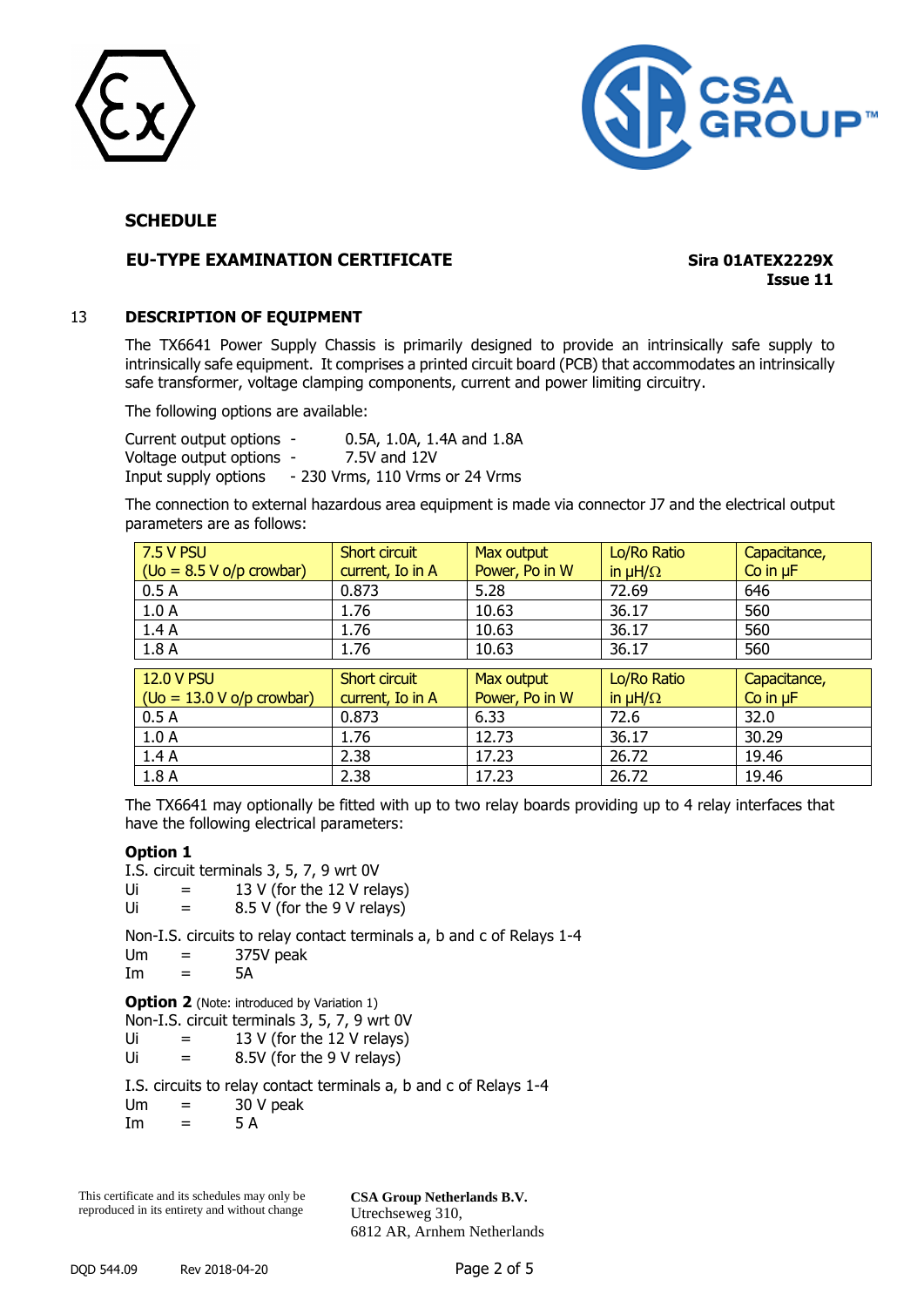



## **EU-TYPE EXAMINATION CERTIFICATE Sira 01ATEX2229X**

**Issue 11**

**Variation 1** - This variation introduced the following changes:

- i. The value of the mains fuses were reased in value from 2 amps to 3.15 amps.
- ii. The authorisation that the upper ambient temperature may to be reased from  $+40^{\circ}$ C to  $+55^{\circ}$ C.
- iii. The change in value of some non-safety related components was approved.
- iv. An alternative arrangement of connecting the relays is endorsed. The electrical parameters are modified as follows:

#### **Option 1 (original parameters, unchanged)**

| I.S. circuit terminals 3, 5, 7, 9 wrt 0 V     | Non I.S. circuits to relay contact terminals |
|-----------------------------------------------|----------------------------------------------|
|                                               | a, b and c of Relays $1 - 4$                 |
| $U = 12.35$ V (for the 12 V relays)           | $Um = 375 Vpeak$                             |
| $U_i = 7.7 V$ (for the 9 V relays)            | $Im = 5 A$                                   |
| <b>Option 2 (new parameters)</b>              |                                              |
| Non-I.S. circuit terminals 3, 5, 7, 9 wrt 0 V | I.S. circuits to relay contact terminals     |
|                                               | a, b and c of Relays $1 - 4$                 |
| Um = $12.35$ V (for the 12 V relays)          | $Ui = 30 V$                                  |
| Um = $7.7$ V (for the 9 V relays)             | $I_i = 5A$                                   |

v. An additional special conditions for safe use was introduced.

**Variation 2** - This variation introduced the following change:

i. The component parts list to be changed to recognise that the value specified for some of the safety resistors is now defined by their minimum resistance.

**Variation 3** - This variation introduced the following change:

i. The modification of the output crowbar circuit was recognised.

**Variation 4** - This variation introduced the following changes:

- i. The use of a re-settable regulator circuit that resets the crowbar circuits in the event that they are triggered by electrical noise or spurious transients is approved.
- ii. The breaking current value, In, of fuses F1 and F4 to be reased to 5A is endorsed.

**Variation 5** - This variation introduced the following change:

i. The recognition that the crowbar circuits are modified to rease the operational voltage and speed, the value of the output resistor R26 has been also changed; the electrical parameters for the power supplies are modified as follows:

| power supplies are misulica as follows: |                     |                            |                                      |                             |
|-----------------------------------------|---------------------|----------------------------|--------------------------------------|-----------------------------|
| 7.5 V PSU                               | Short circuit       | Max output                 | L <sub>o</sub> /R <sub>o</sub> Ratio | Capacitance, C <sub>o</sub> |
| $(8.5V)$ o/p crowbar)                   | current, $I_0$ in A | Power, P <sub>o</sub> in W | in $\mu H/\Omega$                    | in $\mu$ F                  |
| 0.5A                                    | 0.873               | 5.28                       | 72.69                                | 646                         |
| 1.0A                                    | 1.76                | 10.63                      | 36.17                                | 560                         |
| 1.4A                                    | 1.76                | 10.63                      | 36.17                                | 560                         |
| 1.8A                                    | 1.76                | 10.63                      | 36.17                                | 560                         |
| <b>12.0 V PSU</b>                       | Short circuit       | Max output                 | L <sub>o</sub> /R <sub>o</sub> Ratio | Capacitance, C <sub>o</sub> |
| $(13.0 V o/p$ crowbar)                  | current, $I_0$ in A | Power, P <sub>o</sub> in W | in $\mu H/\Omega$                    | in $\mu$ F                  |
| 0.5A                                    | 0.873               | 6.33                       | 72.6                                 | 32.0                        |
| 1.0A                                    | 1.76                | 12.73                      | 36.17                                | 30.29                       |
| 1.4A                                    | 2.38                | 17.23                      | 26.72                                | 19.46                       |
| 1.8A                                    | 2.38                | 17.23                      | 26.72                                | 19.46                       |

This certificate and its schedules may only be reproduced in its entirety and without change

**CSA Group Netherlands B.V.** Utrechseweg 310, 6812 AR, Arnhem Netherlands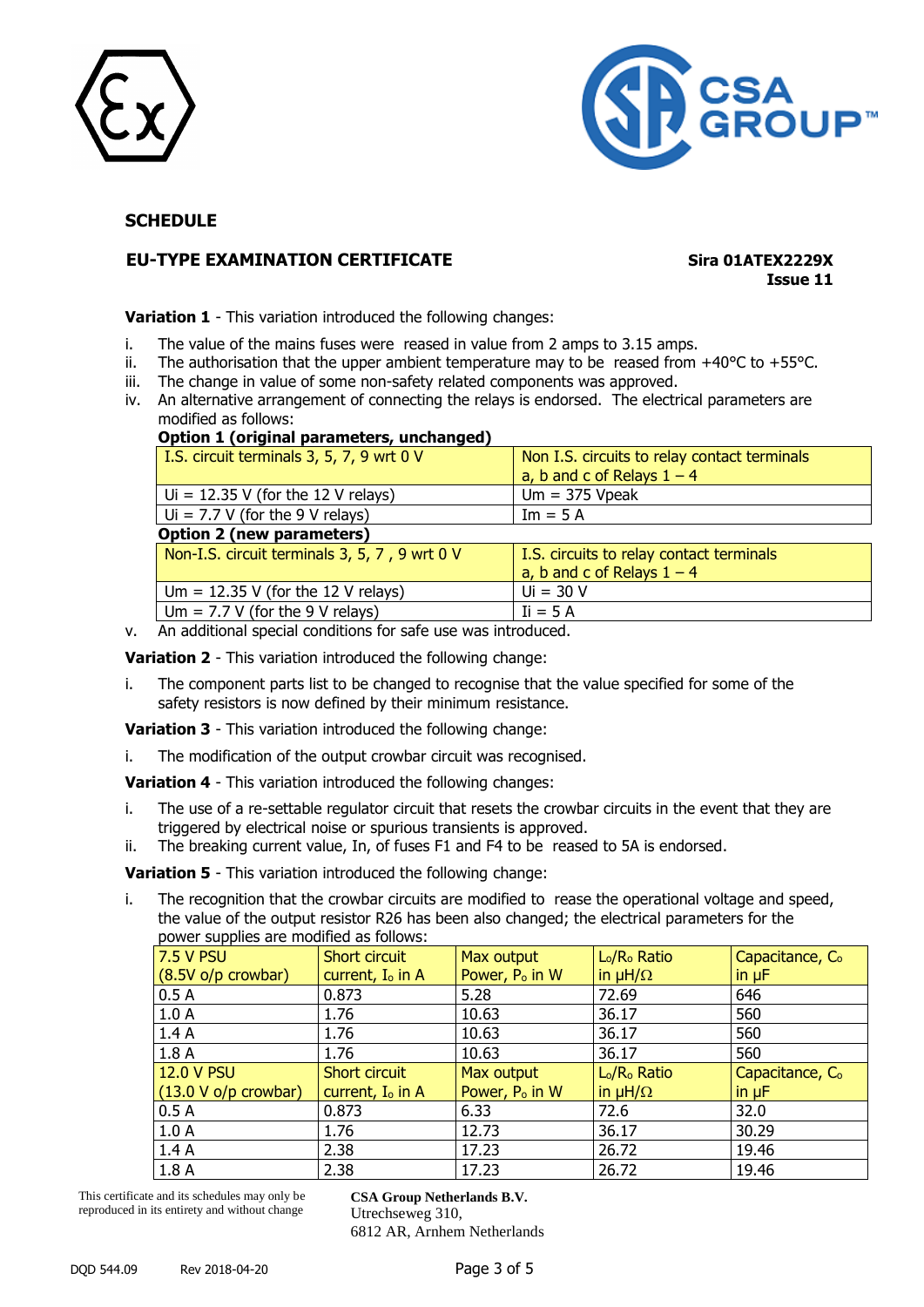



## **EU-TYPE EXAMINATION CERTIFICATE Sira 01ATEX2229X**

**Issue 11**

**Variation 6** - This variation introduced the following change:

i. The introduction of salvage modifications to the re-settable regulator were approved.

**Variation 7** - This variation introduced the following change:

i. The recognition of modifications to the re-settable regulator.

**Variation 8** - This variation introduced the following change:

i. Following appropriate re-assessment to demonstrate compliance with the requirements of the EN 60079 series of standards, the documents originally listed in section 9, EN 50014:1997 (amendments 1 and 2) and EN 50020:1994, were replaced by those currently listed, the markings in section 12 were updated accordingly and the conditions were modified to recognise the requirements of the latest standards.

**Variation 9** - This variation introduced the following changes:

- i. Capacitor C25 (120 nF max) was added to the power supply circuit board.
- ii. Capacitor C7 (120 nF max) was added to the Parts List; this change did not alter the construction of the Power Supply, as the capacitor is has been previously shown on the schematic.
- iii. The change of electrical parameters as detailed in Variation 1 was retrospectively recognised, this was first introduced in the product description in Issue 9.
- iv. A typographical in the list of supporting standards was corrected.
- v. The certificate History was clarified.

## 14 **DESCRIPTIVE DOCUMENTS**

## 14.1 **Drawings**

Refer to Certificate Annexe.

## 14.2 **Associated Sira Reports and Certificate History**

| <b>Issue</b> | <b>Date</b>      | Report no. | Comment                                                                                                                                                                                                   |
|--------------|------------------|------------|-----------------------------------------------------------------------------------------------------------------------------------------------------------------------------------------------------------|
| 0            | 11 January 2002  | R52A7663A  | The release of the prime certificate.                                                                                                                                                                     |
|              | 28 March 2002    | R52M8692B  | The introduction of Variation 1. (This was document re-issued<br>24 February 2004 to recognise the re-issue of the prime certificate and to<br>allow report number R52M8692A to be replaced by R52M8692B) |
| 2            | 16 April 2002    | R52M8976A  | The introduction of Variation 2. (This document was re-issued<br>24 February 2004 to recognise the re-issue of the prime certificate)                                                                     |
| 3            | 24 May 2002      | R52A9098A  | The introduction of Variation 3. (This document was re-issued<br>24 February 2004 to recognise the re-issue of the prime certificate)                                                                     |
| 4            | 25 June 2003     | R52M10169A | The introduction of Variation 4. (This document was re-issued<br>24 February 2004 to recognise the re-issue of the prime certificate)                                                                     |
| 5            | 24 February 2004 | R52A7663B  | Re-issued to allow report number R52A7663A to be<br>replaced by report number R52A7663B.                                                                                                                  |
| 6            | 3 November 2004  | R52A11948A | The introduction of Variation 5.                                                                                                                                                                          |
|              | 3 November 2004  | R52A11035A | The introduction of Variation 6.                                                                                                                                                                          |
| 8            | 4 April 2005     | R52A13139A | The introduction of Variation 7.                                                                                                                                                                          |

This certificate and its schedules may only be reproduced in its entirety and without change

**CSA Group Netherlands B.V.** Utrechseweg 310, 6812 AR, Arnhem Netherlands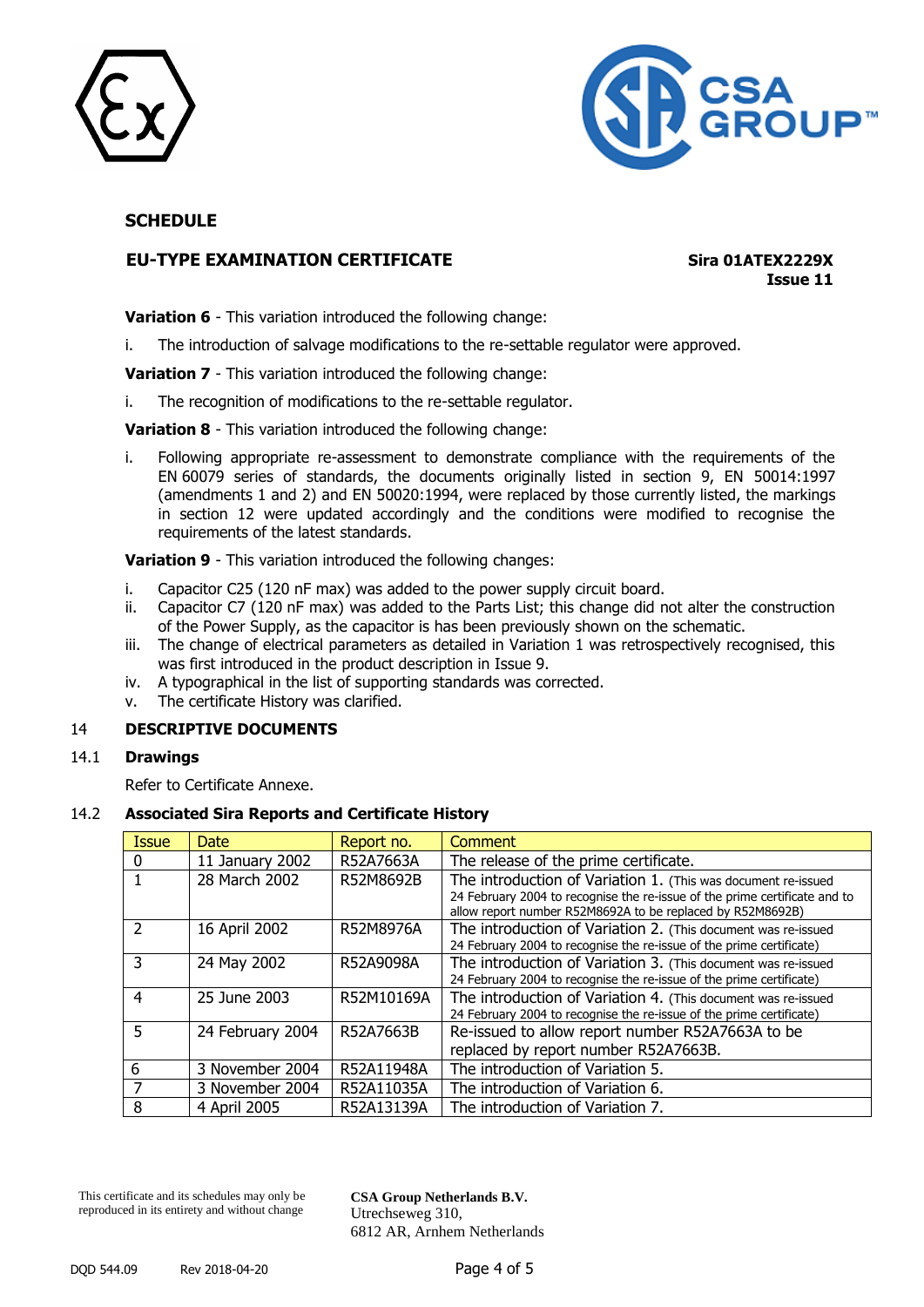



## **EU-TYPE EXAMINATION CERTIFICATE Sira 01ATEX2229X**

# **Issue 11**

| <b>Issue</b> | Date                 | Report no. | Comment                                                                                                                                                                                                                                                                                                                                                                                                                                                                                                                                                                                                                                                                                                                             |
|--------------|----------------------|------------|-------------------------------------------------------------------------------------------------------------------------------------------------------------------------------------------------------------------------------------------------------------------------------------------------------------------------------------------------------------------------------------------------------------------------------------------------------------------------------------------------------------------------------------------------------------------------------------------------------------------------------------------------------------------------------------------------------------------------------------|
| 9            | 9 September 2010     | R22160A/00 | This Issue covers the following changes:<br>All previously issued certification was rationalised into a<br>single certificate, Issue 9, Issues 0 to 8 referenced<br>above are only intended to reflect the history of the<br>previous certification and have not been issued as<br>documents in this format.<br>The introduction of Variation 8.                                                                                                                                                                                                                                                                                                                                                                                    |
| 10           | 9 September 2013     | R31651A/00 | The introduction of Variation 9.                                                                                                                                                                                                                                                                                                                                                                                                                                                                                                                                                                                                                                                                                                    |
| 11           | 31st October<br>2019 | 2039       | Transfer of certificate Sira 01ATEX2229X from Sira<br>$\bullet$<br>Certification Service to CSA Group Netherlands B.V<br>EC Type-Examination Certificate in accordance with<br>٠<br>94/9/EC updated to EU Type-Examination Certificate in<br>accordance with Directive 2014/34/EU. (In accordance with<br>Article 41 of Directive 2014/34/EU, EC Type-Examination Certificates<br>referring to 94/9/EC that were in existence prior to the date of<br>application of 2014/34/EU (20 April 2016) may be referenced as if<br>they were issued in accordance with Directive 2014/34/EU. Variations<br>to such EC Type-Examination Certificates may continue to bear the<br>original certificate number issued prior to 20 April 2016.) |

## 15 **SPECIAL CONDITIONS FOR SAFE USE** (denoted by X after the certificate number)

- 15.1 The TX6641 Power Supply Chassis shall be housed in an enclosure in accordance with the following criteria:
	- Safe area applications The enclosure shall have a degree Ingress of Protection of at least IP20 and the circuits of the TX6641 shall have infallible creepage and clearance distances to the enclosure walls, as defined by clause 6.3 of EN 60079- 11:2007.
	- Hazardous area applications The enclosure shall be certified and suitable for use in the hazardous area application; the arrangement of the TX6641 with the enclosure shall be re-certified by a notified body.
- 15.2 The connections to the relay boards must both be configured as either Option 1 or Option 2. It is not permitted to mix the connection of these relays.
- 15.3 The wiring carrying non-hazardous area circuits to the relays must be routed to ensure that they are segregated from hazardous area circuits, maintaining compliance with Table 5 of EN 60079-11:2007, namely 6mm of clearance through air and/or 1mm clearance through solid insulation for voltages up to 375V.

## 16 **ESSENTIAL HEALTH AND SAFETY REQUIREMENTS OF ANNEX II** (EHSRs)

The relevant EHSRs that are not addressed by the standards listed in this certificate have been identified and individually assessed in the reports listed in Section 14.2.

This certificate and its schedules may only be reproduced in its entirety and without change

**CSA Group Netherlands B.V.** Utrechseweg 310, 6812 AR, Arnhem Netherlands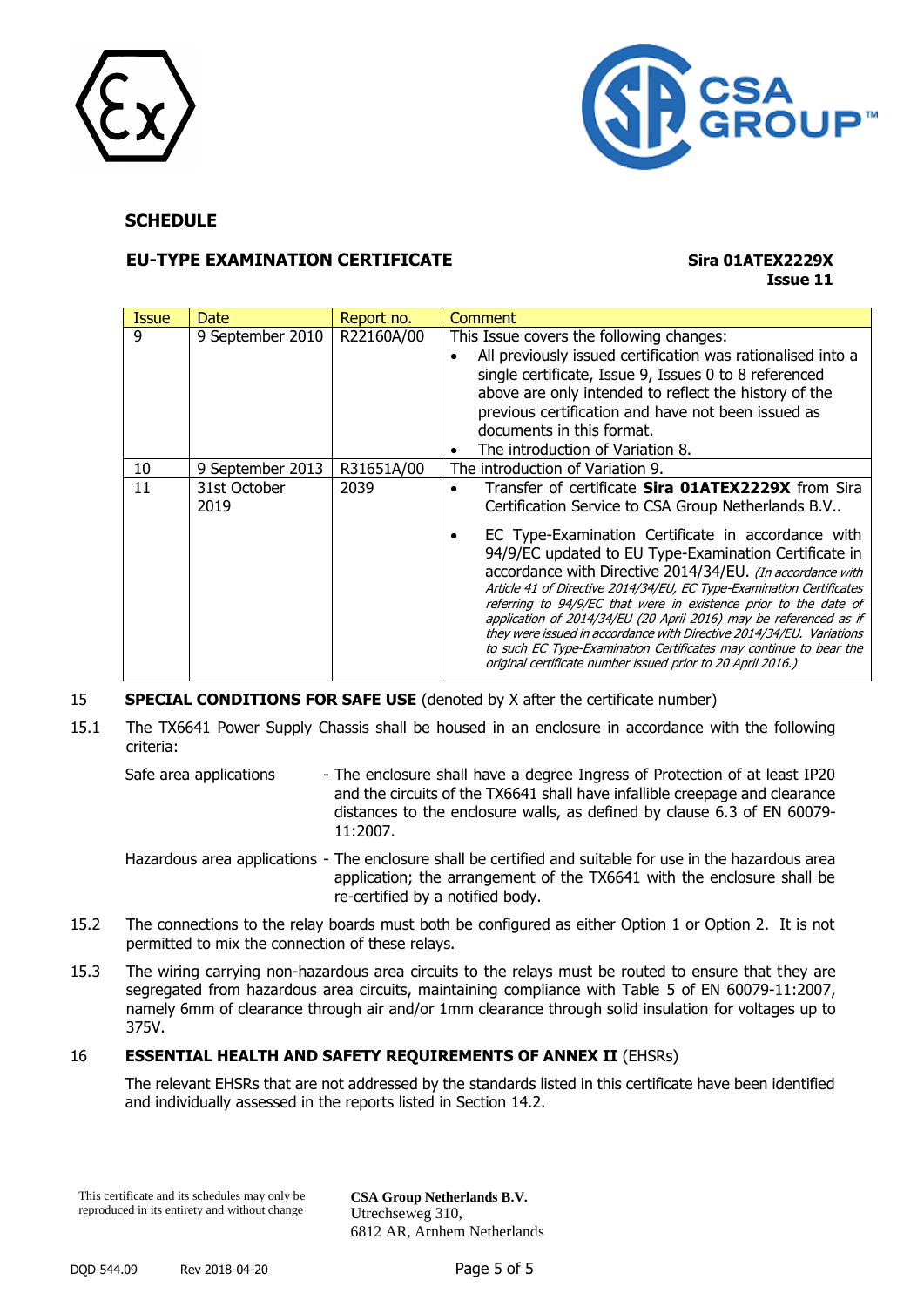## **Certificate Annexe**



| <b>Certificate Number:</b> | Sira 01ATEX2229X                                      |
|----------------------------|-------------------------------------------------------|
| Equipment:                 | <b>TX6641 Intrinsically Safe Power Supply Chassis</b> |
| Applicant:                 | <b>Trolex Limited</b>                                 |

## **Issue 0**

| Drawing No. | <b>Sheet</b> | <b>Rev</b> | <b>Date</b> | <b>Description</b>                                     |
|-------------|--------------|------------|-------------|--------------------------------------------------------|
| P5531.01    | $1$ and $2$  | A          | 26 Nov 01   | Power supply, certified circuit diagram and parts list |
| P5531.02.01 | $1$ of $1$   | A          | 10 Oct 01   | TX6641 Power Supply Chassis, General Arrangement       |
| P5531.03.01 | $1$ of $1$   | A          | 21 Sep 01   | PCB bottom layer                                       |
| P5531.03.02 | $1$ of $1$   | A          | 21 Sep 01   | PCB bottom overlay                                     |
| P5531.03.03 | $1$ of $1$   | A          | 21 Sep 01   | PCB inner layer 1                                      |
| P5531.03.04 | $1$ of $1$   | A          | 21 Sep 01   | PCB inner layer 2                                      |
| P5531.03.05 | $1$ of $1$   | A          | 21 Sep 01   | PCB Top layer                                          |
| P5531.03.06 | $1$ of $1$   | A          | 21 Sep 01   | PCB Top overlay                                        |
| P5531.04    | $1$ of $1$   | B          | 26 Nov 01   | Transformer (certification details)                    |
| P5531.04.01 | $1$ of $1$   | B          | 26 Nov 01   | Transformer, 24Vac, (certification details)            |
| P5531.06    | $1$ of $1$   | A          | 10 Oct 01   | Relay PCB connections                                  |
| P5531.07    | $1$ of $1$   | A          | 10 Oct 01   | TX6641 Certification label details                     |
| P5111.89    | $1$ of $1$   | A          | 11 Dec 96   | PCB artwork, relay board                               |

## **Issue 1**

| Drawing No. | <b>Sheet</b> | Rev | Date      | <b>Description</b>                                     |
|-------------|--------------|-----|-----------|--------------------------------------------------------|
| P5531.01    | $1$ and $2$  | B.  | 05 Mar 02 | Power supply, certified circuit diagram and parts list |
| P5531.04    | 1 of 1       |     | 16 Jan 02 | Transformer (certification details)                    |
| P5531.04.01 | 1 of 1       |     | 16 Jan 02 | Transformer, 24Vac, (certification details)            |
| P5531-02-01 | $1$ of $1$   | B   | 18 Mar 02 | General arrangement (TX6641 Power Supply Chassis)      |
| P5531.07    | $1$ of $1$   | B   | 05 Mar 02 | TX6641 Certification label details                     |

## **Issue 2**

| No.<br>Drawing | <b>Sheet</b> | <b>Rev</b> | Date            | Description                                                                    |
|----------------|--------------|------------|-----------------|--------------------------------------------------------------------------------|
| P5531.01       | and<br>. .   |            | 02<br>05<br>Apr | Certified '<br>it Diagram And<br>Parts<br>List<br>Power<br>Supply<br>Circuit ' |

## **Issue 3**

| NO.<br>Drawing            | <b>Sheet</b> | <b>Rev</b> | Date                                         | Description                                                                          |
|---------------------------|--------------|------------|----------------------------------------------|--------------------------------------------------------------------------------------|
| DEE?<br>$\sim$<br>5531.UI | and          |            | ີ <sup>າ</sup> Mav ບ <sub>ົ</sub><br>୰୵<br>ے | .<br>Parts<br>List<br>SUDDIV<br>Diadram<br>Jertified<br>And<br>Power<br>Circuit<br>ີ |

## **Issue 4**

| Drawing No. | <b>Sheet</b> | <b>Rev</b> | <b>Date</b> | <b>Description</b>                        |
|-------------|--------------|------------|-------------|-------------------------------------------|
| P5531.01    | 1 of 2       | F.         | 11 Mar 03   | Power supply, certified circuit diagram   |
| P5531.01    | $2$ of $2$   | F.         | 11 Jun 03   | Power supply, parts list                  |
| P5531-02-01 | $1$ of $1$   |            | 16 Jun 03   | General arrangement                       |
| P5531.107   | $1$ and $2$  | A          | 11 Mar 03   | Input regulator and reset circuit diagram |
| P5531.106   | 1 of 1       | A          | 04 Jun 03   | Regulator reset PCB                       |

This certificate and its schedules may only be **CSA Group Netherlands B.V.** reproduced in its entirety and without change Utrechseweg 310,

6812 AR, Arnhem, **Netherlands**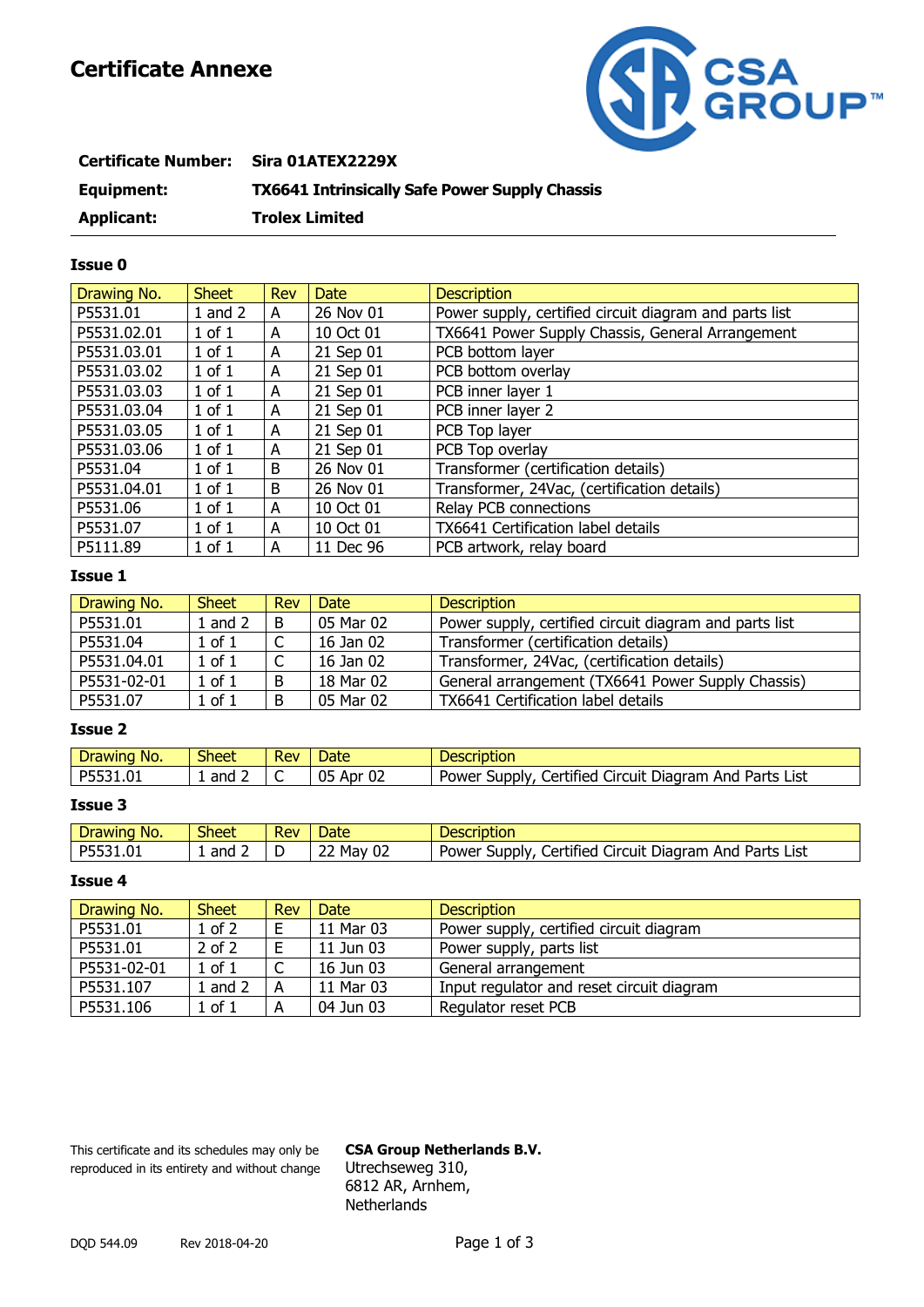## **Certificate Annexe**



| <b>Certificate Number:</b> | Sira 01ATEX2229X                                      |
|----------------------------|-------------------------------------------------------|
| Equipment:                 | <b>TX6641 Intrinsically Safe Power Supply Chassis</b> |
| Applicant:                 | <b>Trolex Limited</b>                                 |

## **Issue 5**

| Drawing No. | <b>Sheet</b> | <b>Rev</b> | <b>Date</b> | <b>Description</b>                                     |
|-------------|--------------|------------|-------------|--------------------------------------------------------|
| P5531.01    | $1$ and $2$  | A          | 26 Nov 01   | Power supply, certified circuit diagram and parts list |
| P5531.02.01 | $1$ of $1$   | A          | 10 Oct 01   | TX6641 Power Supply Chassis, General Arrangement       |
| P5531.03.01 | $1$ of $1$   | A          | 21 Sep 01   | PCB bottom layer                                       |
| P5531.03.02 | $1$ of $1$   | A          | 21 Sep 01   | PCB bottom overlay                                     |
| P5531.03.03 | $1$ of $1$   | A          | 21 Sep 01   | PCB inner layer 1                                      |
| P5531.03.04 | $1$ of $1$   | A          | 21 Sep 01   | PCB inner layer 2                                      |
| P5531.03.05 | $1$ of $1$   | Α          | 21 Sep 01   | PCB Top layer                                          |
| P5531.03.06 | $1$ of $1$   | A          | 21 Sep 01   | PCB Top overlay                                        |
| P5531.04    | $1$ of $1$   | В          | 26 Nov 01   | Transformer (certification details)                    |
| P5531.04.01 | $1$ of $1$   | B          | 26 Nov 01   | Transformer, 24Vac, (certification details)            |
| P5531.06    | $1$ of $1$   | A          | 10 Oct 01   | Relay PCB connections                                  |
| P5531.07    | $1$ of $1$   | A          | 10 Oct 01   | TX6641 Certification label details                     |
| P5111.89    | $1$ of $1$   | A          | 11 Dec 96   | PCB artwork, relay board                               |

## **Issue 6**

| Drawing No. | <b>Sheet</b> | <b>Rev</b> | <b>Date</b> | <b>Description</b>                                     |
|-------------|--------------|------------|-------------|--------------------------------------------------------|
| P5531.01    | $1$ and $2$  | A          | 26 Nov 01   | Power supply, certified circuit diagram and parts list |
| P5531.02.01 | $1$ of $1$   | A          | 10 Oct 01   | TX6641 Power Supply Chassis, General Arrangement       |
| P5531.03.01 | $1$ of $1$   | A          | 21 Sep 01   | PCB bottom layer                                       |
| P5531.03.02 | $1$ of $1$   | A          | 21 Sep 01   | PCB bottom overlay                                     |
| P5531,03,03 | $1$ of $1$   | A          | 21 Sep 01   | PCB inner layer 1                                      |
| P5531.03.04 | $1$ of $1$   | A          | 21 Sep 01   | PCB inner layer 2                                      |
| P5531.03.05 | $1$ of $1$   | A          | 21 Sep 01   | PCB Top layer                                          |
| P5531.03.06 | $1$ of $1$   | A          | 21 Sep 01   | PCB Top overlay                                        |
| P5531.04    | $1$ of $1$   | B          | 26 Nov 01   | Transformer (certification details)                    |
| P5531.04.01 | $1$ of $1$   | B          | 26 Nov 01   | Transformer, 24Vac, (certification details)            |
| P5531.06    | $1$ of $1$   | A          | 10 Oct 01   | Relay PCB connections                                  |
| P5531.07    | $1$ of $1$   | А          | 10 Oct 01   | TX6641 Certification label details                     |
| P5111.89    | $1$ of $1$   | A          | 11 Dec 96   | PCB artwork, relay board                               |

## **Issue 7**

| Drawing No.  | <b>Sheet</b> | Rev. | Date      | <b>Description</b>                                            |
|--------------|--------------|------|-----------|---------------------------------------------------------------|
| P5531.122    | $1$ of $1$   | A    | 06 Feb 04 | Input regulator and reset salvage schematic excluding 1.8A    |
|              |              |      |           | version                                                       |
| P5531-111    | $1$ of $1$   |      | 07 Oct 03 | Input regulator and reset PCB Salvage drawing excluding 1.8A  |
|              |              |      |           | version                                                       |
| P5531.121    | $1$ of $1$   | A    | 15 Jan 04 | Input regulator and reset salvage schematic for 1.8 A types   |
| P5531-111-02 | and 2        | B    | 06 Jan 04 | Input regulator and reset PCB Salvage drawing for 1.8 A types |

## **Issue 8**

| Drawing No. | Sheet          | Rev. | Date      | <b>Description</b>                                           |
|-------------|----------------|------|-----------|--------------------------------------------------------------|
| P5531-106   | . of           |      | 15 Jan 04 | Regulator reset PCB                                          |
| P5531-107   | and 2 $\Gamma$ |      | 20 Nov 03 | Input regulator and reset PCB circuit diagram and parts list |

reproduced in its entirety and without change Utrechseweg 310,

This certificate and its schedules may only be **CSA Group Netherlands B.V.** 6812 AR, Arnhem, **Netherlands**